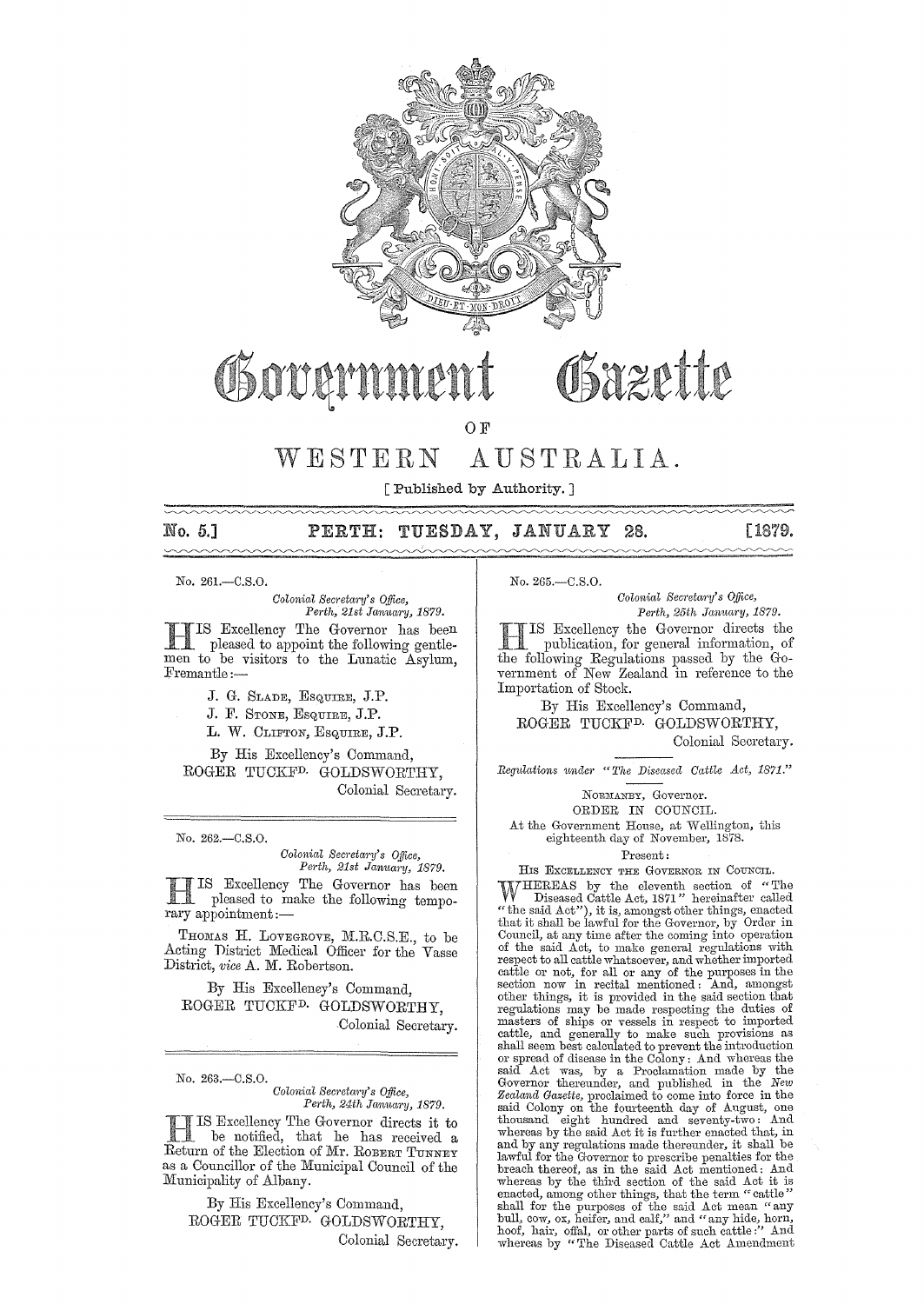Act, 1873" (hereinafter called "the Amendment Act"), it is enacted that the term "cattle" in the said Act mentioned shall, for the purposes thereof and of the Act now in recital, extend to and include as well the animals in the said Act mentioned, as also horses, sheep, goats, swine, and such other animals as the Governor in Council shall from time to time declare subject to the said Act and the Act now in recital: And whereas it is expedient that regulations should be made for the purposes hereinafter mentioned:

Now, therefore, His Excellency the Governor of the Colony of New Zealand, with the advice and consent of the Executive Council, in pursuance and exercise of the power and authority conferred by the said Act, and of all other powers and authorities enabling him in this behalf, doth hereby make the following general regulations, and doth order and declare that the regulations hereby made shall take effect from the first day of January next, on which day the same shall come into force.

#### REGULATIONS.

1. No master of any ship or vessel, or other person whomsoever, shall in any river, port, or harbor in New Zealand, or elsewhere in New Zealand<br>waters, transfer' or attempt to transfer, cause or<br>permit to be transferred or to be attempted to be<br>transferred, assist in transferring or in attempting<br>to transfer, any meaning given thereto in the said Act as amended by the Amendment Act hereinbefore recited.

2. If any such master of a ship, or other person whomsoever, shall so transfer any such cattle from<br>one ship or vessel to another without the written<br>authority of a Cattle Inspector as aforesaid, he shall<br>be liable for each offence to pay a penalty not<br>exceeding one hund any Resident Magistrate, or any two or more Justices of the Peace, before whom any sueh penalty is sought to be recovered, may order a part only of such penalty to be paid, if he or they shall think fit.

> FORSTER GORING, Clerk of the Executive Council.

No. 266.-C.S.O. *Colonial Secretary's Office,*<br>Perth, 25th January, 1879.

III IS Excellency the Governor directs the<br>following Report of the Inspector of IS Excellency the Governor directs the Charitable Institutions to be published for general information.

By His Excellency's Command, ROGER TUCKFD. GOLDSWORTHY, Colonial Secretary.

> $Perth$  Poor House, *Jam!aTY 9th, 1879.*

STR,—I have the honor to report having, on the 9th of December, visited and inspected the Native and Half-caste Mission for Boys and Girls at Perth. No. of Boys, 8; No. of Girls, 13; Total No. of in-mates, 21. They were cl good in quality, and they were clean and well<br>their wants. The health of the inmates during the<br> $\frac{1}{2}$  the inflator and  $\frac{1}{2}$  the inflator and  $\frac{1}{2}$  the inflator and  $\frac{1}{2}$  the inflator and  $\frac{1}{2}$  the infl past quarter has been good.

I also visited the Perth Protestant Orphanage for Girls. No. of Girls, 30, who were present. They wore clean, healthy looking, and neatly dressed. The dormitories were clelm and well ventilated. The food supplied to the children is of good quality, and they are allowed sufficient for their wants. They also receive a good education, and are trained to habits of industry.

I also visited the R. C. Orphanage for Girls. No.<br>of inmates, 72, who were present; 59 are maintained<br>by Government, and 13 from private funds. There<br>has been no sickness among the inmates during the<br>past quarter. The chil appeared healthy and well fed. I examined the food supplied; it was good in quality, and the children are allowed sufficient for their wants. The dormitories were clean and well ventilated. The children are educated in the school attached to the Convent, and are making good progress with their studies. They are also instructed in household work, and other matters likely to be of use to them when placed out at service. Several that have been sent out from this Institution have been very favorably spoken of.

I also visited and inspected the R. C. Orphanage for Boys at Subiaeo. 63 boys are maintained in this Institution, 45 of whom are paid for by Government, the remainder, 18, are maintained by private funds.<br>I examined the boys in the school room; they were<br>clean, neatly dressed, and appeared in good health.<br>The provisions were good in quality, and they are<br>allowed sufficient well during the past quarter, and had attended well to their lessons, and she was pleased to be able to speak favorably of their conduct during the past quarter. Between school hours, the boys are instructed in various kinds of work of a useful nature.

26th December, visited and inspected the Swan Protestant Orphanage for Boys. No. of inmates, 36, 6 of whom are maintained from private funds. The children were clean, and healthy looking, and were neatly dressed. The dormitories were clean and well ventilated. The health of the children continues good. There has been no sickness amongst the inmates during the past quarter. I also examined the l)rovisions, they were good in quality, and a liberal dietary scale is allowed the children.

I have, &c., W. DALE, Inspector Charitable Institutions. The Honorable the Colonial Secretary.

No. 256.-C.S.0.

 ${\it Colonial}$  Secretary's Office, *Perth, 18th January, 1879.* 

WHEREAS certain lands belonging to the Pensioners' Benevolent Society have been sold to certain Pensioners, but the said Pensioners have had no proper conveyances executed to them of the said lands; and whereas by an Act passed iu the 37th year of the reign of Her Present Majesty and numbered 17, power was given to the Governor to appoint some person to be the successor of the last Treasurer of the above-named Society, for the purpose of executing conveyances to the Pensioners above referred to; and whereas the Governor, in pursuance of the said Act, appointed Frederick Palgrave Barlee, Esq., now Lieutenant-Governor of Honduras, to be the successor of the last Treasurer, as above mentioned, and for the above-mentioned purpose;

Now this is to give notice that if any Pensioner, entitled as above, will have a proper deed of conveyance prepared and send the same, together with all proper vouchers and evidences of title, to the Oolonial Secretary, on or before the 1st day of June next, the Oolonial Secretary will, on being duly satisfied of the title of the claimant, forward such deed of conveyance to the said Frederick Palgrave Barlee, for execution by him, and will do all in his power to procure its execution.

After the above date, the Government will decline in any way to assist any Pensioner claiming to be entitled to land from the Pensioners' Benevolent Society.

By His Excellency's Command, ROGER TUCKFD. GOLDSWORTHY, Oolonial Secretary.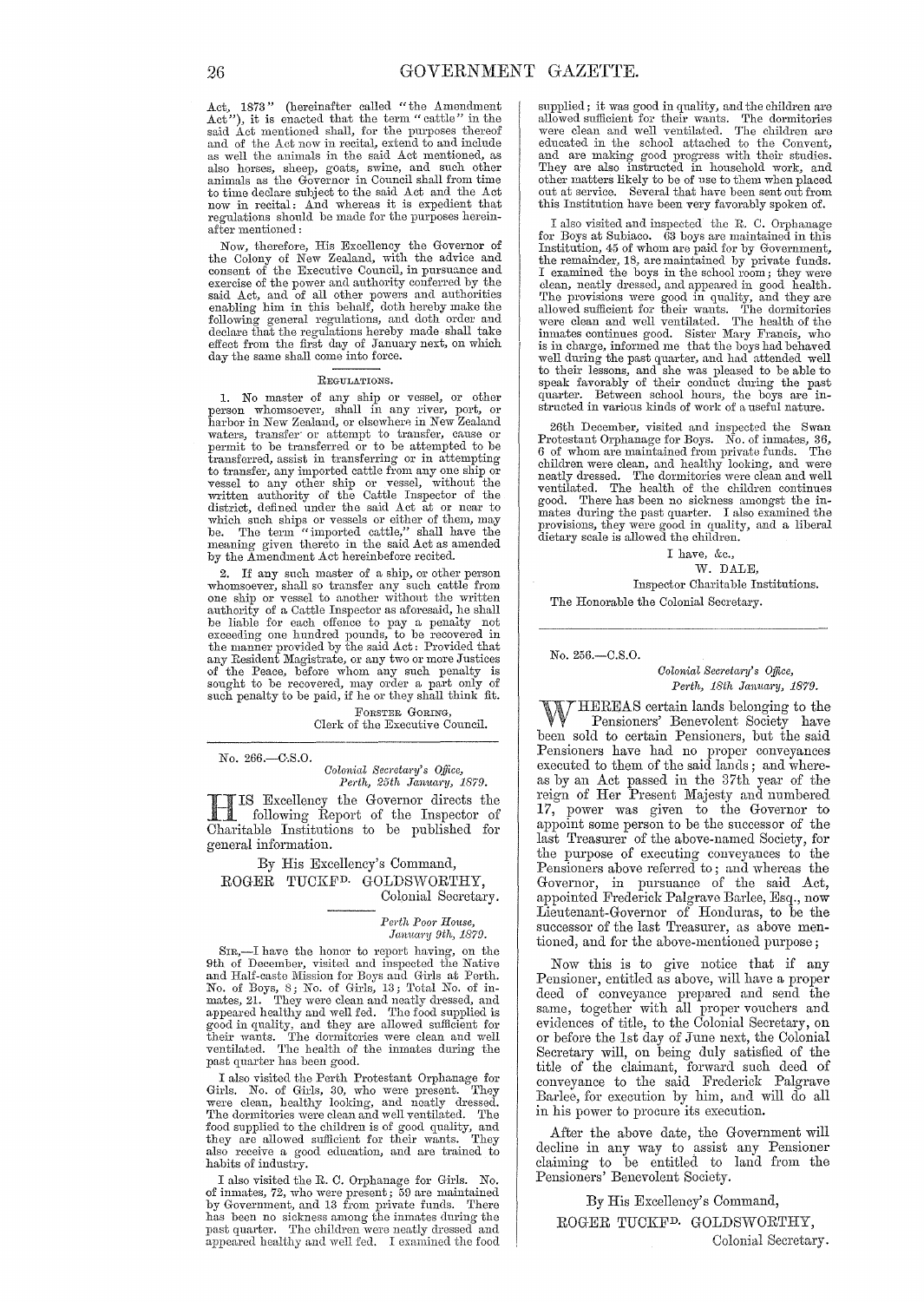No. 267.-C.S.O.

Colonial Secretary's Office, Perth, 25th January, 1879.

IN accordance with the 15th Section of "The Medical Ordinance, 1869," the following list of persons registered under such Ordinance is published for general information.

| NAME.                                 |                      | RESIDENCE.            |                           |                                           |                      | QUALIFICATIONS.                                                                                                                                                                                                                                                                                                                                              | TITLE.                                     |  |
|---------------------------------------|----------------------|-----------------------|---------------------------|-------------------------------------------|----------------------|--------------------------------------------------------------------------------------------------------------------------------------------------------------------------------------------------------------------------------------------------------------------------------------------------------------------------------------------------------------|--------------------------------------------|--|
| Attfield, George Cook                 | .                    | Fremantle             |                           | $\ldots$                                  |                      | Registered under Imperial Medical Act. Member of the Royal College of Surgeons, England, 1850. 7<br>Licentiate of the Society of Apothecaries, London, 1852<br>$\mathcal{L}(\mathbf{r}, \mathbf{r}) = \mathcal{L}(\mathbf{r}, \mathbf{r}) = \mathcal{L}(\mathbf{r}, \mathbf{r}) = \mathcal{L}(\mathbf{r}, \mathbf{r}) = \mathcal{L}(\mathbf{r}, \mathbf{r})$ |                                            |  |
| Barnett, Henry Calvert                |                      | Fremantle             |                           | $\cdots$                                  | $\cdots$             | Registered under Imperial Medical Act. Licentiate of the Royal College of Physicians, Edinburgh,<br>1860. Member of Royal College of Surgeons, England, 1854. Licentiate in Midwifery, 1854                                                                                                                                                                  | Colonial Surgeon, Fremantle.               |  |
| Bompas, Charles Smith                 | $\ddotsc$            | Roebourne             |                           | $\sim 100$                                |                      | Member of Royal College of Surgeons, England, 1840. Licentiate of Society of Apothecaries,<br>London, 1841. Registered under the Imperial Medical Act                                                                                                                                                                                                        | District Medical Officer, Nicol Bay.       |  |
| Brown, Henry Harrison                 |                      | Williams River        | $\sim$ $\sim$<br>$\cdots$ |                                           |                      | Declaration that he was practising Medicine in the Colony before the 1st day of July, 1869.                                                                                                                                                                                                                                                                  |                                            |  |
| Elliott, Charles Henry                | $\ldots$             | Guildford             |                           | $\cdots$                                  | $\overline{a}$       | Registered under Imperial Medical Act. Member of the Royal College of Surgeons, England, 1858.)<br>Licentiate in Midwifery of the Royal College of Surgeons of England, 1859. Licentiate of the<br>Society of Apothecaries, London, 1859<br>$\mathbf{A}$                                                                                                     | District Medical Officer, Guildford.       |  |
| Elliott, Charles Boulton              | $\ddotsc$            | Geraldton             | $\cdots$                  | $\cdots$                                  |                      | Registered under Imperial Medical Act. Member of Royal College of Surgeons, England, 1873.<br>Licentiate of Royal College of Physicians, Edinburgh, 1873                                                                                                                                                                                                     | District Medical Officer, Champion<br>Bay. |  |
| Ferguson, John<br>$\cdots$            | $\ddotsc$            | Perth                 |                           | $\sim 100$                                | $\sim$ $\sim$ $\sim$ | Registered under Imperial Medical Act. Licentiate of Royal College of Surgeons of Edinburgh, 1822.                                                                                                                                                                                                                                                           |                                            |  |
| Green, Alfred<br>$\sim$<br>$\sim$     | $\cdots$             | Toodyay               | $\cdots$                  | $\cdots$                                  | $\cdots$             | Declaration that he was practising Medicine in the Colony before the 1st day of July, 1869.                                                                                                                                                                                                                                                                  |                                            |  |
| Hope, James William                   | $\ddotsc$            | $\operatorname{York}$ | $\cdots$                  | $\cdots$                                  | $\cdots$             | Registered under Imperial Medical Act. Licentiate 1874, Member of Royal College of Physicians,<br>Edinburgh, 1878. Licentiate of Society of Apothecaries, London, 1874.<br>$\ddotsc$<br>$\cdots$ .                                                                                                                                                           | District Medical Officer, York.            |  |
| Hora, Tudor<br>$\cdots$               | $\sim$ .             | Perth                 |                           | $\sim$ - $\sim$                           | $\cdots$             | Registered under Imperial Medical Act. Licentiate of the Faculty of Physicians and Surgeons)<br>of Glasgow, 1864. Licentiate in Midwifery, 1864. Member of Royal College of Surgeons,<br>England, 1864. Licentiate of Society of Apothecaries, London, 1865.                                                                                                 |                                            |  |
| Lovegrove, Thomas Henry               | $\cdots$             | Bunbury               | $\cdots$                  | $\rightarrow$ $\rightarrow$ $\rightarrow$ | $\sim$ $\sim$        | Member of the Royal College of Surgeons, England, 1867<br>$\cdots$<br>$\mathbf{A}$<br>$\ddotsc$                                                                                                                                                                                                                                                              | District Medical Officer, Bunbury,         |  |
| Mayhew, William                       | $\ddotsc$            | Newcastle             | $\cdots$                  | $\sim 100$                                | $\cdots$             | Declaration that he was practising Medicine in the Colony before the 1st day of July, 1869                                                                                                                                                                                                                                                                   | District Medical Officer, Toodyay.         |  |
| O'Meehan, John Albert                 | $\cdots$             | Greenough             |                           | $\sim$ $\sim$                             | $\cdots$             | Registered under Imperial Medical Act. Licentiate of the Royal College of Surgeons of Ireland, 1876                                                                                                                                                                                                                                                          | District Medical Officer, Greenough.       |  |
| Robertson, Alexander Milne            |                      | Fremantle             |                           | $\sim$ $\sim$                             | $\sim$ $\sim$        | Registered under Imperial Medical Act. Bachelor of Medicine. Master in Surgery of the<br>University of Edinburgh, 1872<br>$\cdots$ :                                                                                                                                                                                                                         | Surgeon, Fremantle Prison.                 |  |
| Rosselloty, John Crampern             | $\sim$               | Williams              | $\cdots$                  | $\ldots$                                  |                      | Registered under Imperial Medical Act. Member of the Royal College of Surgeons, England, 1863                                                                                                                                                                                                                                                                | District Medical Officer, Williams.        |  |
| Sampson, John<br>$\ldots$             | $\sim$ $\sim$        | Bunbury               | $\cdots$                  | $\cdots$                                  | $\cdots$             | Declaration that he was practising Medicine in the Colony before the 1st day of July, 1869.                                                                                                                                                                                                                                                                  |                                            |  |
| Scott, Edward<br>$\cdots$<br>$\cdots$ | $\sim$ $\sim$ $\sim$ | Perth                 | $\cdots$                  | $\cdots$                                  | $\cdots$             | Registered under Imperial Medical Act. Member of Royal College of Surgeons, England, 1874.<br>Licentiate of the Society of Apothecaries, London, 1873<br>and the state of the state of the state of<br>$\sim$ $\sim$                                                                                                                                         |                                            |  |
| Waylen, Alfred Robert                 | $\cdots$             | Perth                 | $\cdots$                  | $\bullet$ $\bullet$ $\bullet$             |                      | Registered under Imperial Medical Act. Doctor of Medicine of the University of St. Andrews, 1858.)<br>Member of Royal College of Surgeons, England, 1856. Licentiate in Midwifery of the Royal<br>College of Surgeons of England, 1856. Licentiate of the Society of Apothecaries, London, 1856                                                              | Colonial Surgeon.                          |  |

# By His Excellency's Command, ROGER TUCKF<sup>D.</sup> GOLDSWORTHY, Colonial Secretary.

 $\mathfrak{Z}$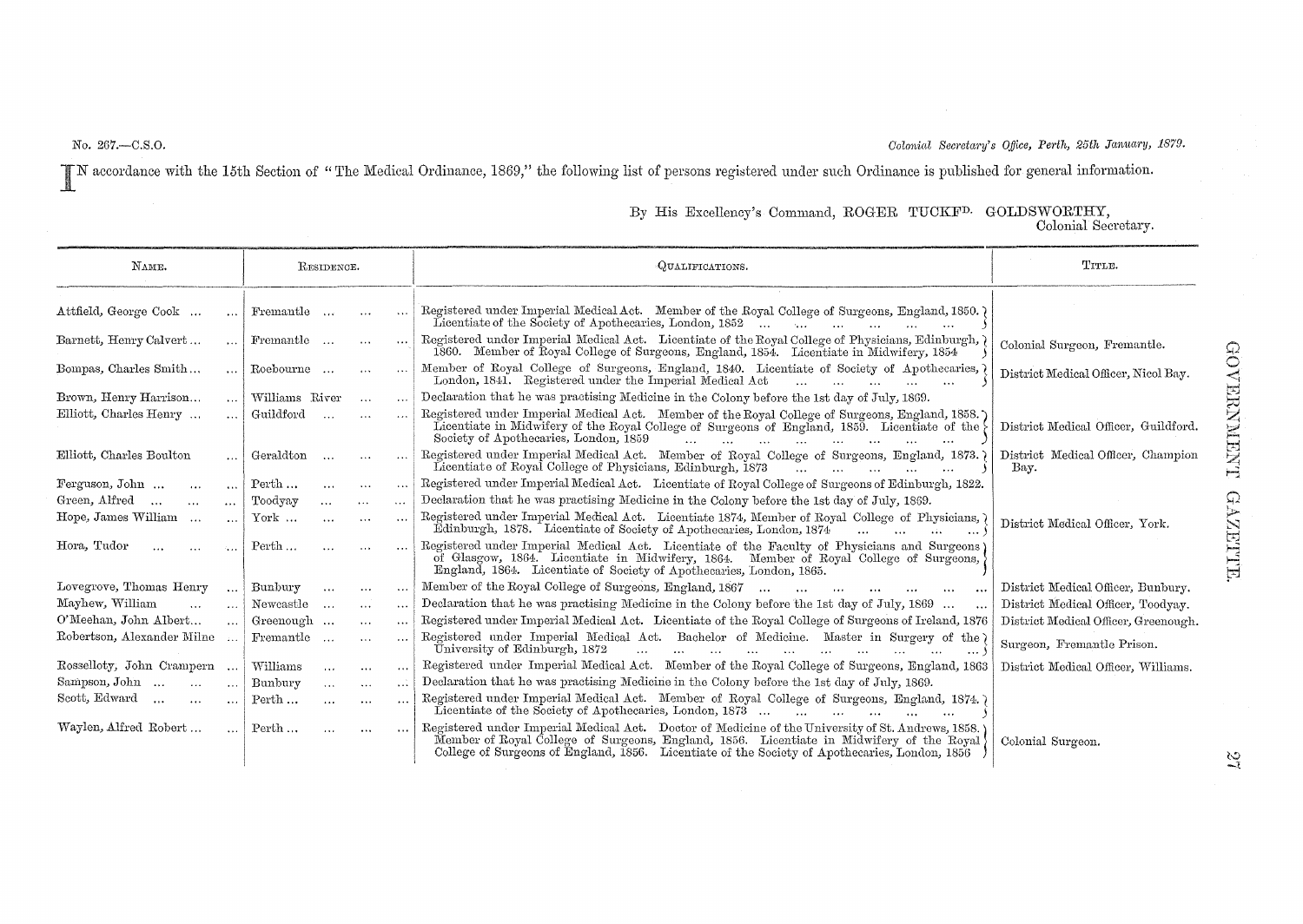No. 254.-C.S.O.

*Oolonial Secl'etal'y's Office, Porth, 13th January, 1879.* 

TTENDERS (endorsed "Tender for Trucking<br>at........." as the case may be will be received as the case may be) will be received until noon of Wednesday, the 29th inst., from persons willing to undertake the same on the Jetties at the undermentioned Ports, viz.:-

> Geraldton Bunbury Vasse

from 1st February to 31st December next, in accordance with rates and terms specified in clause 22 of the Jetty Regulations published in the *Gazette* of the 24th December last.

The Government do not bind themselves to accept the highest or any tender, and will require the guarantee of two responsible persons for the due performance of the Contract.

Forms of Tender may be had on application to the various Resident Magistrates, and at the Public Offices, Perth; and no tender will be entertained unless rendered on the prescribed form.

N.B.-The Government will complete all necessary repairs and approved additions to the Bunbury Jetty by the 3rd March next.

By His Excellency's Command, ROGER TUCKFD. GOLDSWORTHY, Colonial Secretary.

#### No. 257.-C.S.O.

*Oolonial Sem'etal'y's Office, Perth, 20th January, 1879.* 

**THENDERS** (endorsed "Tender for Burial of Paupers at ........." as the case may be) will be received at this Office until noon of Monday, the 3rd February, from persons willing to undertake the Burial of Paupers at Fremantle, Guildford, Vasse, Bunbury, York, Newcastle, Champion Bay, Williams, and Albany, during the year 1879.

Tenders must state the price for the burial of an adult or child respectively, the coffin being provided by the Government.

Contractors to find pall and everything necessary for properly condncting the funeral.

The Government do not bind themselves to accept the lowest or any tender, and will require the guarantee of two responsible l)ersons for the due performance of the Contract.

Forms of Tender may be had on application to the various Resident Magistrates, and at the Public Offices, Perth; and no tender will be entertained unless rendered on the prescribed form.

By His Excellency's Command, ROGER TUCKFD. GOLDSWORTHY, Colonial Secretary.

No. 260.-C.S.O.

*Oolonial Secretary's Office,*  Perth, 21st January, 1879.

TENDERS (endorsed "Tender for painting<br>Buoys at........." as the case may be) will be received at this Office until noon of Saturday, the 15th day of February next, from persons willing to lift, clean, tar, paint, and replace all Buoys in the ports of Fremantle, Geraldton, and Albany.

Full particulars can be obtained from Harbor Masters Fremantle and Albany, and Government Resident, Geraldton.

The Government do not bind themselves to accept the lowest or any tender, and will require the guarantee of two responsible persons for the due performance of the Contract.

Forms of Tender may be had on application to the various Resident Magistrates, and at the Public Offices, Perth; and no tender will be entertained unless rendered on the prescribed form.

By His Excellency's Command, ROGER TUCKFD. GOLDSWORTHY, Colonial Secretary.

No. 264.-C.S.O.

#### TENDERS ACCEPTED for 1879.

*Colonial Secretary's Office,* Perth, 24th January, 1879.

M. Higham & Sons, @ various prices, general supplies for Lunatic Asylum.

Burial of Paupers at Perth. Henry Spencer, Adults £2 10s.  $\overrightarrow{\text{Do}}$ , Children under 14, £1 5s.

Hay and Barley for Police Horses. *Williams.* 

Cornwall, W., Hay @ per ton £8. *BZackwoocl BTidge.* 

M. Higham & Sons, Barley @ per bushel 5s. 5d.

> Emptying Cess Pits. *Fremnntle.*

Sharpe, Chas., for the sum of £20 per annum.

 $Geraldton.$ 

McCann, J., for the sum of £15 per annum. *Newcastle.* 

Whittle, Thos., for the sum of £7 10s. per annum.

By His Excellency's Command, ROGER TUCKFD. GOLDSWORTHY, Colonial Secretary.

> *Volunteel' Office,*  17th January, 1879.

#### Ball Firing, Albany.

THE new Rifle Range at Albany, as de-<br>scribed in this day's *Gazette* as a Government Reserve, being now open for use, a Red Flag will be flown on a flagstaff placed in a conspicuous position when rifle practice is going on, and all persons are hereby cautioned to keep clear of the Practice Range when such flag is flying.

> ST. JOHN ST. GEO. ORD, Lt. R.A., Staff Officer of Volunteers.

### WESTERN AUSTRALIAN RAILWAYS. EASTERN LINE.

(FIRST SECTION.)

*Department of Public Works, Perth, 3rd December, 1878.* 

TTENDERS will be received at this Office up<br>to noon on Monday, the 21st April, 1879,<br>for the construction of a Line of Beilway be for the construction of a Line of Railway between the Port of Fremantle and Guildford, being a distance of 20 miles or thereabouts.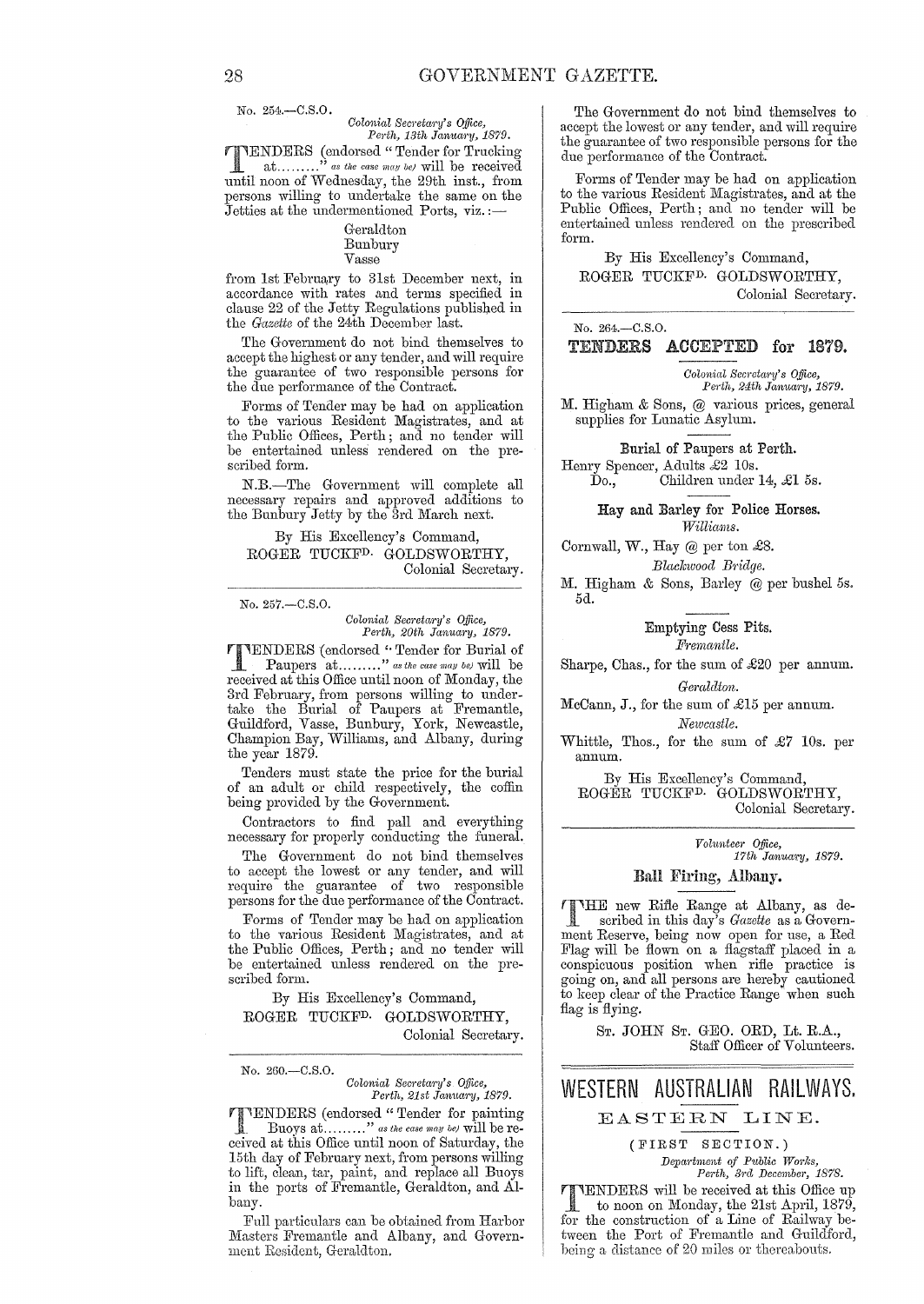Plans and Specification can be seen at this Office on and after Monday, the 20th January, and at Melbourne and Adelaide at a place and on a date which will be duly announced.

Printed Specifications will be obtainable at Three Guineas each.

Each Tender must be accompanied by a Bank Deposit Receipt for £1,000, in favor of the Commissioner of Railways.

The Government do not bind themselves to accept the lowest or any Tender.

> JAS. H. THOMAS, Commissioner of Railways.

 $Department of Public Works,$ *Perth, 19th January, 1879.* 

**TTENDERS** (endorsed "Tender for Goods<br>
Shed, &c.," will be received at this Office<br>
nutil neon of Tuesday, the 18th February until noon of Tuesday, the 18th February, from persons willing to erect Goods Sheds, and lay Tram Rails, &c., at Bunbury Jetty.

Tenders to state the shortest time in which the work will be performed.

Plan and Specification may be seen at the Office of the Resident Magistrate, at Bunbury.

The Government do not bind themselves to accept the lowest or any tender, and will require the guarantee of two responsible persons for the due performance of the Contract.

Forms of Tender may be had on application to the various Resident Magistrates, and at the Public Works' Office, Perth, where Plans, Specifications, Conditions, and full particulars can be obtained.

No tender will be entertained unless on the prescribed form.

> JAS. H. THOMAS, Director of Public Works.

#### *Comptroller's Office, FremantLe, 25th January, 1879.*

CERTIFICATES of Freedom have been issued to the undermentioned Convicts, whose sentences have expired:-

Reg. No. 8047 Charles Kembell ,, 10093 John Costello

HIS Excellency the Governor has been pleased to revoke the Tickets-of-Leave of the undermentioned Convicts :-

Reg. No. 6094 James Kelly ". " 9031 Arthur Wilson 9756 John Hampshire

JOHN F. STONE,

Comptroller.

#### NOTIOE.

T HE partnership hitherto existing and<br>
known under the style and firm of " Roward, Shenton, and Oompany," Sheep Farmers and Graziers, of the Murchison and Tallyering District, is this day dissolved by the mutual consent of all parties concerned.

For the future, the business of the said firm will be carried on under the name and style of " Roward and Hare."

WALTER HOWARD.

C. SHENTON.

FRED. A. HARE.

Dated this 16th day of January, 1879.

*For Sale at the Government Printing Office.*  CTS OF COUNCIL, Blue Books, Votes and Proceedings of the Legislative Council, &c.

#### WESTERN AUSTRALIA. Meteorological Observations for the week ending 21st January, 1879.

WIND Registered by Mr. Forsyth, Harbor Master, at Arthur's Head, Fremantle; altitude above the sea 55 feet, in Latitude 32° 02' 14" S., Longitude 115° 45' 12" E.

The other instruments registered are placed in the grounds adjoining the Survey Office, Perth; altitude above the sea 47 feet, in Latitude 31° 57' 25" S., Longitude 115° 52' 02" E.

# MALCOLM FRASER,

|                 |                                                                                                    |               |               |                        |               |                                 |                                             |                                      |                                                |                           |         | Surveyor General.     |                  |         |
|-----------------|----------------------------------------------------------------------------------------------------|---------------|---------------|------------------------|---------------|---------------------------------|---------------------------------------------|--------------------------------------|------------------------------------------------|---------------------------|---------|-----------------------|------------------|---------|
| Week<br>ending. | <b>BAROMETER:</b><br>Mean Reading<br>corrected, and re-<br>duced to sea level.<br>and 32 deg. Fah. |               |               | THERMOMETERS IN SHADE. |               | RADIATION<br>THERMO-<br>METERS. |                                             |                                      | WIND.                                          |                           | DEGREE  |                       | $:$ Mean<br>aut. | EVAPOR- |
|                 |                                                                                                    | Dry.          |               | Wet.                   |               |                                 | RAIN:<br>Amount<br>in<br>Terres-<br>inches. | Horizontal<br>velocity in<br>General | OF<br>HUMIDITY.<br>Saturation<br>$=100$ : mean | CLOUD:<br>Mean<br>amount. | ONE:    | ATION:<br>Amount<br>m |                  |         |
|                 |                                                                                                    | Maxi-<br>mum. | Mini-<br>mum. | Maxi-<br>mum.          | Mini-<br>mum. | Solar.                          | trial.                                      |                                      | miles, per<br>24 hours.                        | direction.                | amount. |                       | S                | inches. |
| 21st            | 29.887                                                                                             | 86.5          | 63.6          | 78.8                   | 60.9          |                                 | $148.8$ 57.6                                | $\Omega$                             | 487.09                                         | S.W.                      | 74      | 3                     | 5.8              | 2.01    |

Highest reading of Barometer 30'075 15th Lowest do. do. 29'76 17th Thermometers in shade.  $\left\{ \frac{\text{Maximum }Dry \quad 94 \quad 16\text{th}}{57\cdot 4 \quad 15\text{th}} \right.$ 

The Observations are taken at 10 a.m., (excepting Barometer, which is registered at 12 a.m.)

M. A. C. FRASER, Observer.